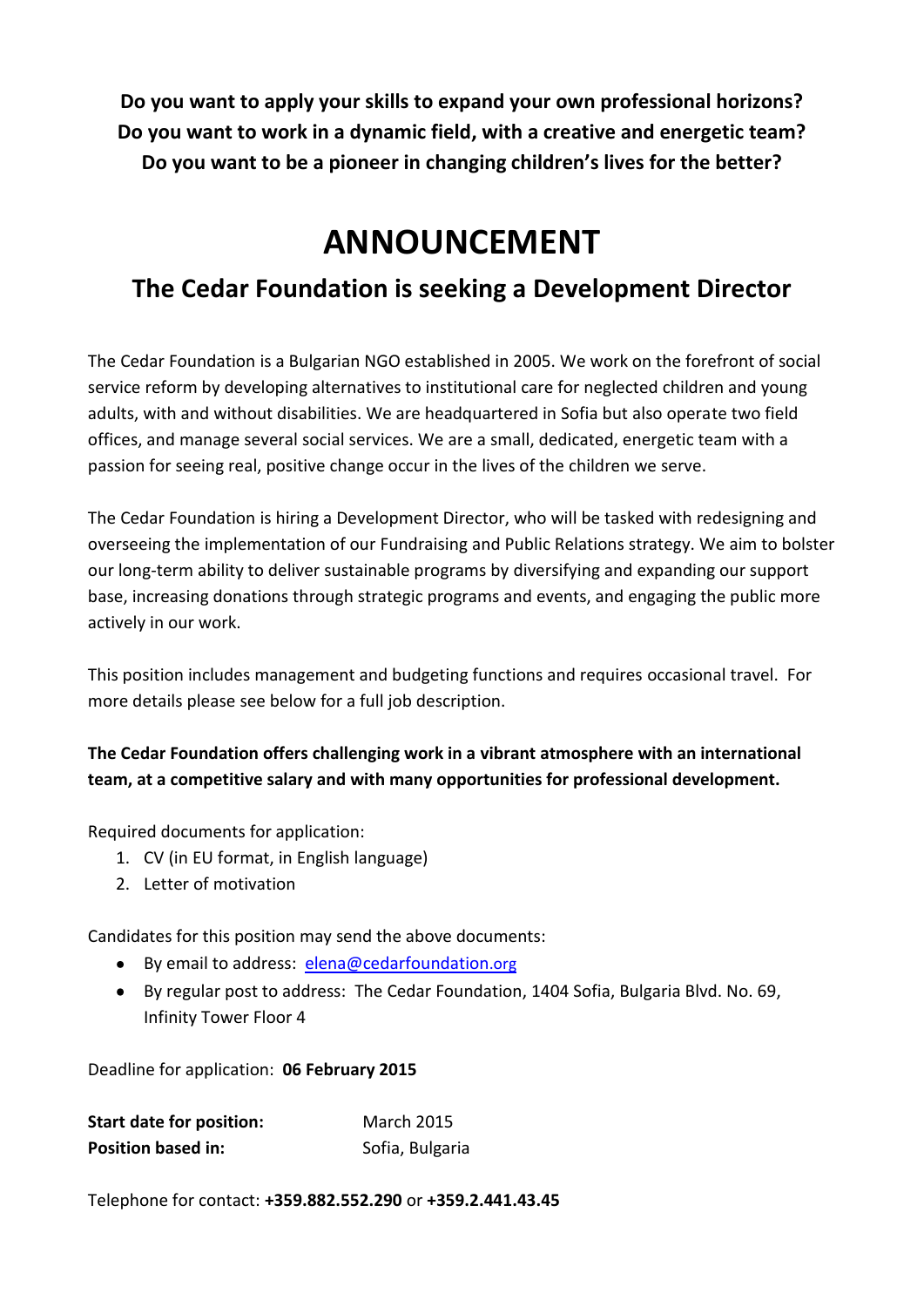

**The Cedar Foundation Development Director Job Description**

#### **Purpose**

The primary role of the Cedar Foundation (CF) Development Director (DD) is to plan and manage targeted initiatives for sustaining and expanding funding for Cedar Foundation operations, and for maintaining the Foundation's favorable public image. He/she is responsible for developing and effectively implementing the Foundation's PR and Fundraising strategy, with the aim of diversifying funding sources, meeting annual fundraising quotas and increasing public awareness about the Foundation and its activities. He/she works to establish and foster strong, positive relationships with current and new supporters of the Foundation, thereby expanding fundraising potential. He/she oversees special events of the Foundation, for fundraising or communications purposes. The DD establishes effective working relationships with media and works with the Executive Director and the CF Team to help them effectively represent the Foundation to the public and relevant stakeholders. He/she produces text, speeches, presentations and press releases in order to ensure that the right message is portrayed to the appropriate audiences. He/She may take on additional projects and/or assignments as needed.

#### **Requirements**

The Cedar Foundation Development Director should hold the following qualifications:

- $\triangleright$  Demonstrates outstanding interpersonal, written and verbal communication skills;
- $\triangleright$  Is a talented strategic thinker, planner and manager.
- $\triangleright$  Has an established contact base in Bulgaria, to include potential donors or supporters of the Foundation.
- Demonstrates a high level of energy, creativity and initiative, an entrepreneurial work ethic, and the capacity to work independently when required;
- $\triangleright$  A proven track record in development and/or fundraising preferred;
- $\triangleright$  Is passionate about social justice and human rights and is skillful in drawing others to the cause;
- Fluency in the English and Bulgarian languages (written and oral);
- $\triangleright$  Has a strong sense of personal responsibility, with a strong moral compass and high ethical standards;
- $\triangleright$  Work experience in a multi-cultural setting and ability to work effectively within a team;
- $\triangleright$  Holds at least a Bachelor's degree in one of the social sciences, business or marketing;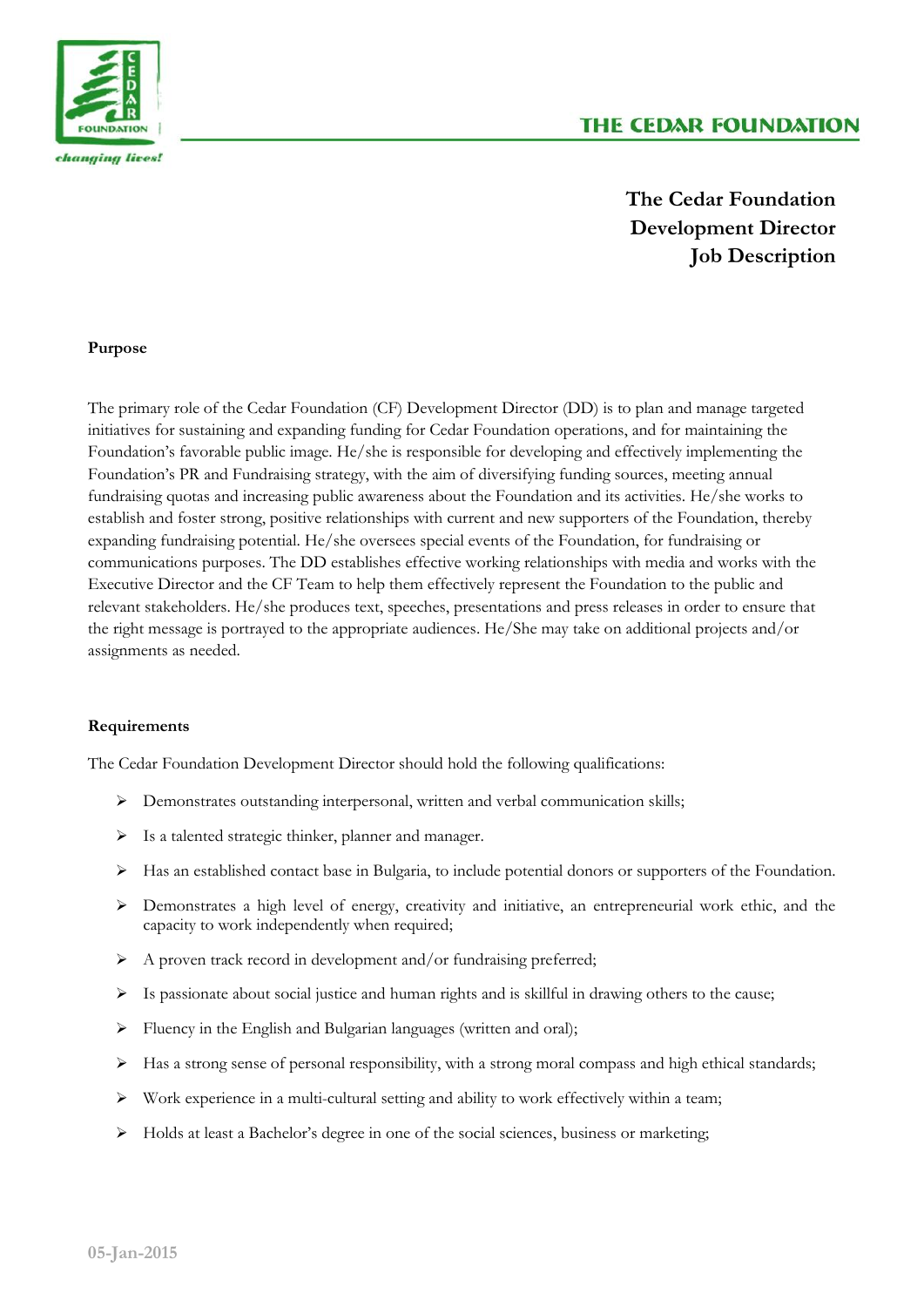#### **Essential Functions and Responsibilities**

#### **1.** Fundraising Responsibilities

- 1.1. Develops and oversees the implementation of the Cedar Foundation Fundraising Strategy, ensuring that annual fundraising goals are met.
- 1.2. Expands CF Fundraising activities to diversify funding sources and programs available to donors.
- 1.3. Supports the Executive Director in his/her fundraising and development duties.
- 1.4. Establishes positive relationships with current local donors and funders, including and especially corporate donors, and actively recruits new supporters to expand this base.
- 1.5. Oversees the planning and execution of all Cedar Foundation fundraising events, with the support of the Public Relations Coordinator and other members of the CF Team.
- 1.6. Explores new and innovative events for raising funds for the Foundation, including at least one additional major fundraising event, and works with the Executive Director to develop and implement these practices within the framework of the Fundraising strategy.
- 1.7. Manages the follow-up and administration of incoming donations, and reports to the Executive Director and, when appropriate, CF Board of Directors on the status of fundraising activities.
- 1.8. Manages the Cedar Foundation Sponsor-a-Carer program.
- 1.9. Works closely with the Program and Policy Manager for the research and development of grant proposals where appropriate.

#### **2.** Public Relations and Communications Responsibilities

- 2.1. Develops and oversees the implementation of the Cedar Foundation Public Relations/Communications Strategy, ensuring that the Foundation establishes and maintains a positive public image.
- 2.2. Cultivates productive relationships with journalists, PR professionals, photographers, etc. in order to effectively implement the PR/Communications strategy and promote the Foundation's activities among public stakeholders.
- 2.3. Oversees the production of the CF Annual Report, the yearly film, and other publications or productions intended to promote the work of the Foundation.
- 2.4. Manages the planning and implementation of PR/Communications campaigns and maintenance of the CF Development database.
- 2.5. Oversees the upkeep of the CF website and social media forums.
- 2.6. Is proactive in the promotion of CF work in order to raise awareness of deinstitutionalization issues and the mission and the approach of the foundation.